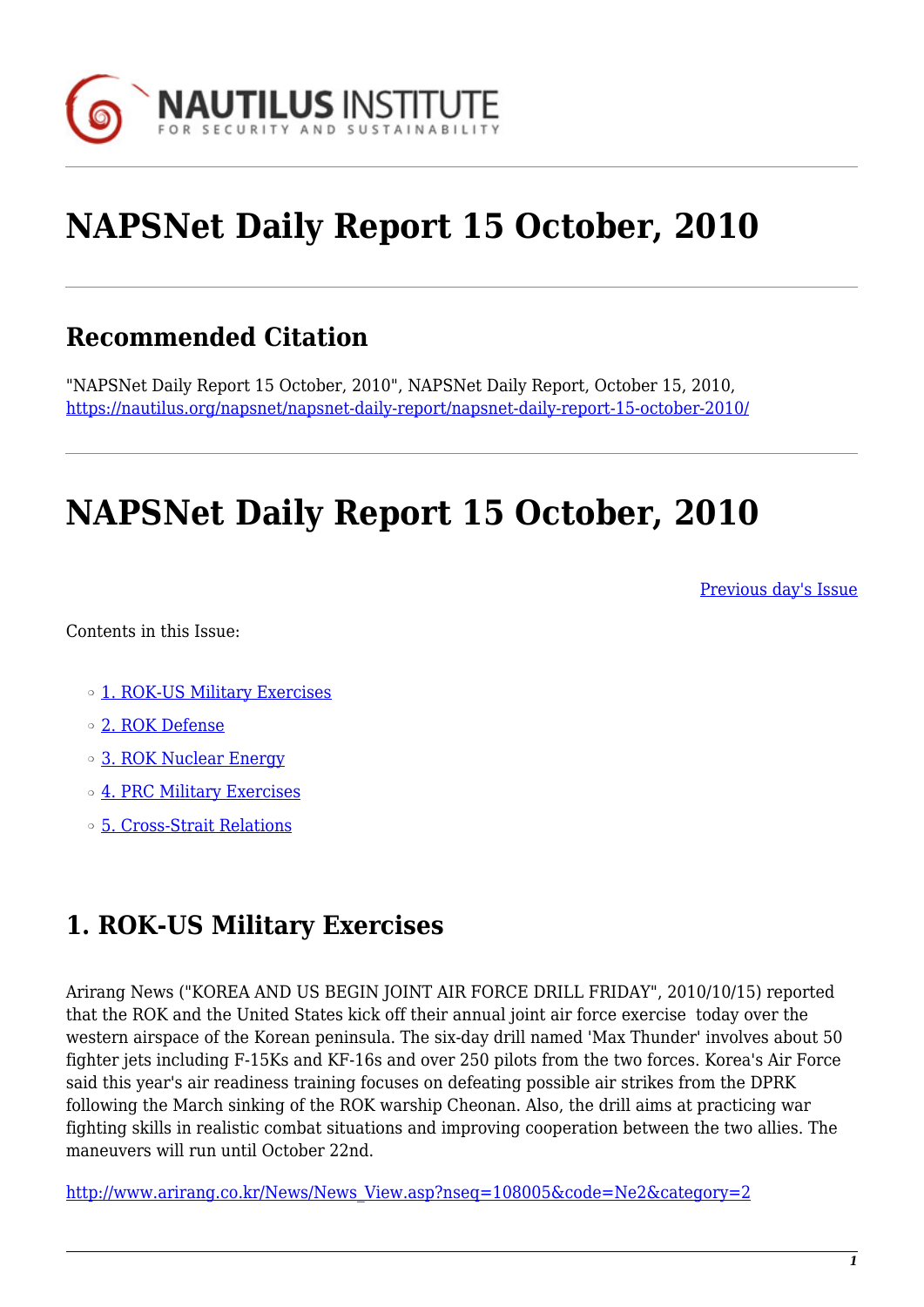## **2. ROK Defense**

The Canadian Press (Kwang-Tae Kim, "HACKERS STEAL SECRET SKOREAN DOCUMENTS ON DEFENCE, FOREIGN AFFAIRS", 2010/10/15) reported that hackers believed to be from the PRC stole secret ROK documents on defence and foreign affairs by using emails pretending to be from Seoul officials, a news report said Friday. The suspected hacking occurred when ROK officials handling foreign and security affairs opened attachment files that contained titles referring to items such as the schedule of DPRK leader Kim Jong Il's trip to the PRC, the JoongAng Ilbo newspaper said, citing a ruling party lawmaker. Kim visited the PRC twice this year. The emails, made to appear as if from a ROK presidential official and a ROK diplomat, contained hacking programs that can be activated when the emails are opened, the newspaper said.

[http://www.google.com/hostednews/canadianpress/article/ALeqM5gKh9B4E-34R1LbYzySeHtSectktg](http://www.google.com/hostednews/canadianpress/article/ALeqM5gKh9B4E-34R1LbYzySeHtSectktg?docId=4845939) [?docId=4845939](http://www.google.com/hostednews/canadianpress/article/ALeqM5gKh9B4E-34R1LbYzySeHtSectktg?docId=4845939)

[\(return to top\)](http://oldsite.nautilus.org/napsnet/dr/#top)

#### **3. ROK Nuclear Energy**

JoongAng Daily ("NUCLEAR EXPERTS TO BE DOUBLED", 2010/10/15) reported that the government plans to raise the number of nuclear experts in the ROK as it pushes for exports of reactors, the Ministry of Knowledge Economy said yesterday. The government has set a target of increasing the number of nuclear reactor experts from around 21,000 in 2008 to 45,000 in 2020. This would include personnel in research and development, management, maintenance, construction management, plant design and equipment.

<http://joongangdaily.joins.com/article/view.asp?aid=2927197>

#### [\(return to top\)](http://oldsite.nautilus.org/napsnet/dr/#top)

#### **4. PRC Military Exercises**

The Chosun Ilbo ("CHINA PRACTICES INTERCEPTING U.S. STEALTH FIGHTERS", 2010/10/15) reported that the PRC's People's Liberation Army recently staged an intercept exercise targeting the U.S.' latest stealth fighter jet, the F-22 Raptor, Hong Kong's Apple Daily reported Thursday. Japanese media on Oct. 3 reported that the Japanese and U.S. militaries will carry out a joint exercise to practice recapturing the disputed Senkaku or Diaoyutai Islands in November, in case the PRC captures them in a surprise attack. It said the U.S. nuclear-powered aircraft carrier George Washington and F-22 Raptors will take part in the exercise.

[http://english.chosun.com/site/data/html\\_dir/2010/10/15/2010101500924.html](http://english.chosun.com/site/data/html_dir/2010/10/15/2010101500924.html)

#### [\(return to top\)](http://oldsite.nautilus.org/napsnet/dr/#top)

#### **5. Cross-Strait Relations**